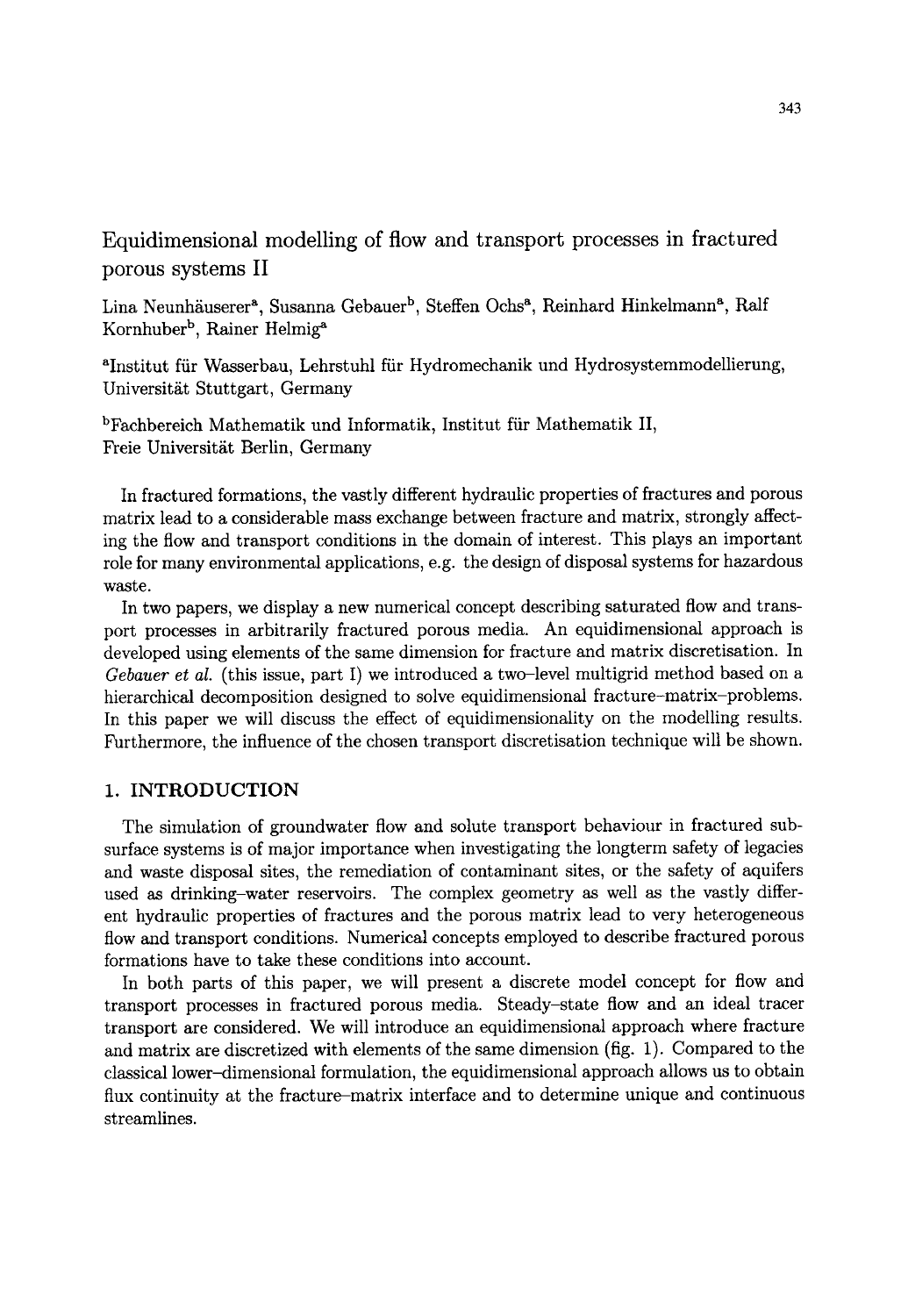

Figure 1. Flux in fracture and matrix depending on the model concept. Left: lowerdimensional formulation. Right: equidimensional formulation.

Part II of this paper will focus on the effects of equidimensional modelling of tracer transport and on transport modelling itself. The transport equation is discretized with a modified box scheme based on a method described by *Noorishad et al.* [9]. It is well suited to take the physical properties of the locally governing process into account and provides a stable solution while reducing artificial dispersion. The applicability of the newly developed model concept will be pointed out by a set of examples. The results of the equidimensional approach will be compared with the results of the lowerdimensional formulation. We will show the influence of the transport discretisation, and we will demonstrate the capability of the two-level multigrid approach introduced in part I.

#### 2. GOVERNING EQUATIONS

In accordance to *Gebauer et al.* (part I) we consider saturated flow in a confined aquifer. Incompressibility of the fluid and nondeformability of the fractured porous medium are assumed. Then the continuity equation in combination with the darcy formula yields the equation for saturated groundwater flow (part I, chapter 2). As from experimental data most often the pressure is obtained instead of the piezometric head, we will use the pressure formulation with  $p = \rho g (h - z)$ , p is the pressure,  $\rho$  the fluid density, g the acceleration due to gravity,  $h$  the piezometric head and  $z$  the geodetic altitude. Furthermore, we will restrict ourselves to the steady state case:

$$
\nabla \cdot (\underline{\underline{K}}_f \nabla p) + \rho g \, \nabla \cdot (\underline{\underline{K}}_f \nabla z) + \rho g \, f = 0 \tag{1}
$$

 $v_f$  represents the Darcy velocity, f external sources and sinks and  $\underline{K}_f$  the hydraulic conductivity tensor.

Knowing the velocity field from equation (1), the advectiv-dispersive transport of an ideal tracer can be described as follows:

$$
\frac{\partial c}{\partial t} + \nabla \cdot (\underline{v}_a c) - \nabla \cdot (\underline{D} \nabla c) = 0 \tag{2}
$$

c stands for the tracer concentration,  $\underline{v}_a$  for the interstitial velocity and  $\underline{D}$  for the effective diffusion tensor defined by *Scheidegger* [10]. From the mathematical point of view, equation (2) inheres a mixed parabolic-hyperbolic character. Dominating dispersion induces a stable parabolic behaviour while strong advection leads to the hyperbolic form which easily excites oscillations.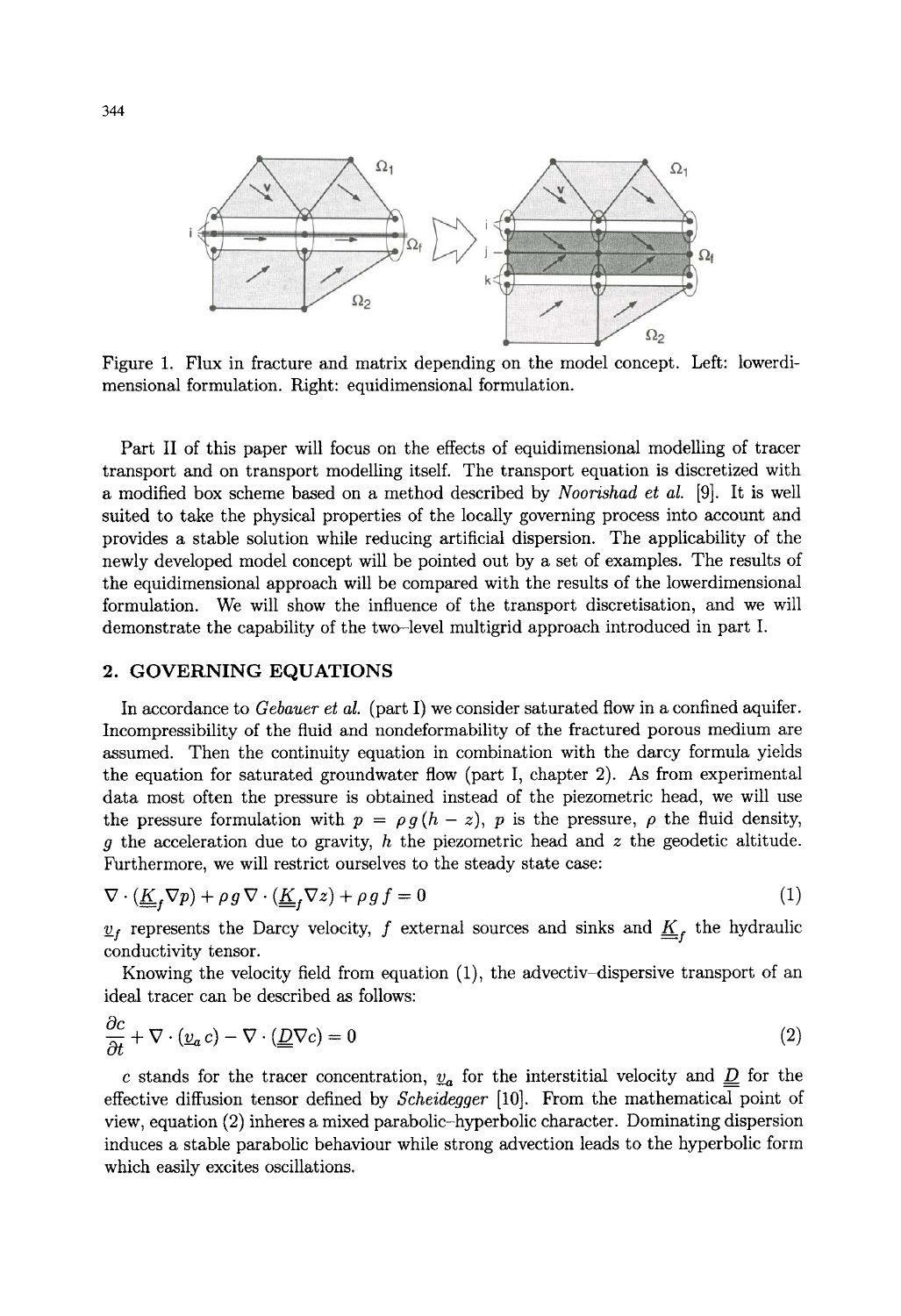## 3. TRANSPORT MODELLING

The transport simulations have been carried out with a conventional and a modified box scheme. These methods have the advantage of being monotonuous and locally mass conservative even on highly unstructured grids [8]. Hence they fulfill an important criterion: they avoid the formation of oscillations which may lead to nonphysical results (e.g., negative concentrations). A BiCG-STAB procedure with a classical multigrid method as a preconditioner has been used to solve the transport discretisation. The transfer of the two-level multigrid approach (part I) to transport problems is object of current research of the authors.

#### 3.1. Box scheme with fully upwinding

The box scheme used here is based on a node centered finite-volume discretisation. Different from cell-centered methods it can be applied to any unstructured grid. Each element is divided into subcontrol volumes. The fluxes perpendicular to the boundaries of the box are determined at the integration points (fig. 2). In the context of a Galerkin-



Figure 2. Patch at node i with box  $V_i$ , integration points, shape function N and test function W.

finite-element derivation based on weighted residuals

$$
\int_{\Omega} \underline{W} \cdot \epsilon \, dV = 0, \quad \text{with} \quad \epsilon = \mathcal{D}(\tilde{c}) \quad \text{and} \quad \tilde{c} = \underline{N} \cdot \hat{\underline{c}} \tag{3}
$$

this corresponds to a formulation with the test function (fig. 2, right)

$$
\underline{W} = \begin{cases} 1 & \text{if } x \in V_i \\ 0 & \text{if } x \notin V_i \end{cases} \tag{4}
$$

The approximation  $\tilde{c} = N \cdot \hat{c}$  is determined for the accumulation term and the dispersion term by means of linear shape functions (fig. 2, right). For the advection term an upstream weighting is carried out (fig. 2, left):

$$
c = (1 - \alpha_{ij})c_{ij} + \alpha_{ij}c_{up} \quad \text{with} \quad \alpha_{ij} = 1 \quad \text{(fully upwinding)} \quad \text{and}
$$
\n
$$
c_{up} = \begin{cases} c_i & \text{for } \underline{v}_{ij} > 0 \\ c_j & \text{for } \underline{v}_{ij} < 0 \end{cases} \tag{6}
$$

$$
c_{ij}
$$
 is the concentration at the integration point of the subcontrol-volume–interface be-  
tween nodes i and j,  $\alpha_{ij}$  is the belonging upwinding coefficient and  $\underline{v}_{ij}$  is the corresponding  
velocity vector. The method is of first order accuracy for  $\alpha = 1$  (fully upwinding) [6,8].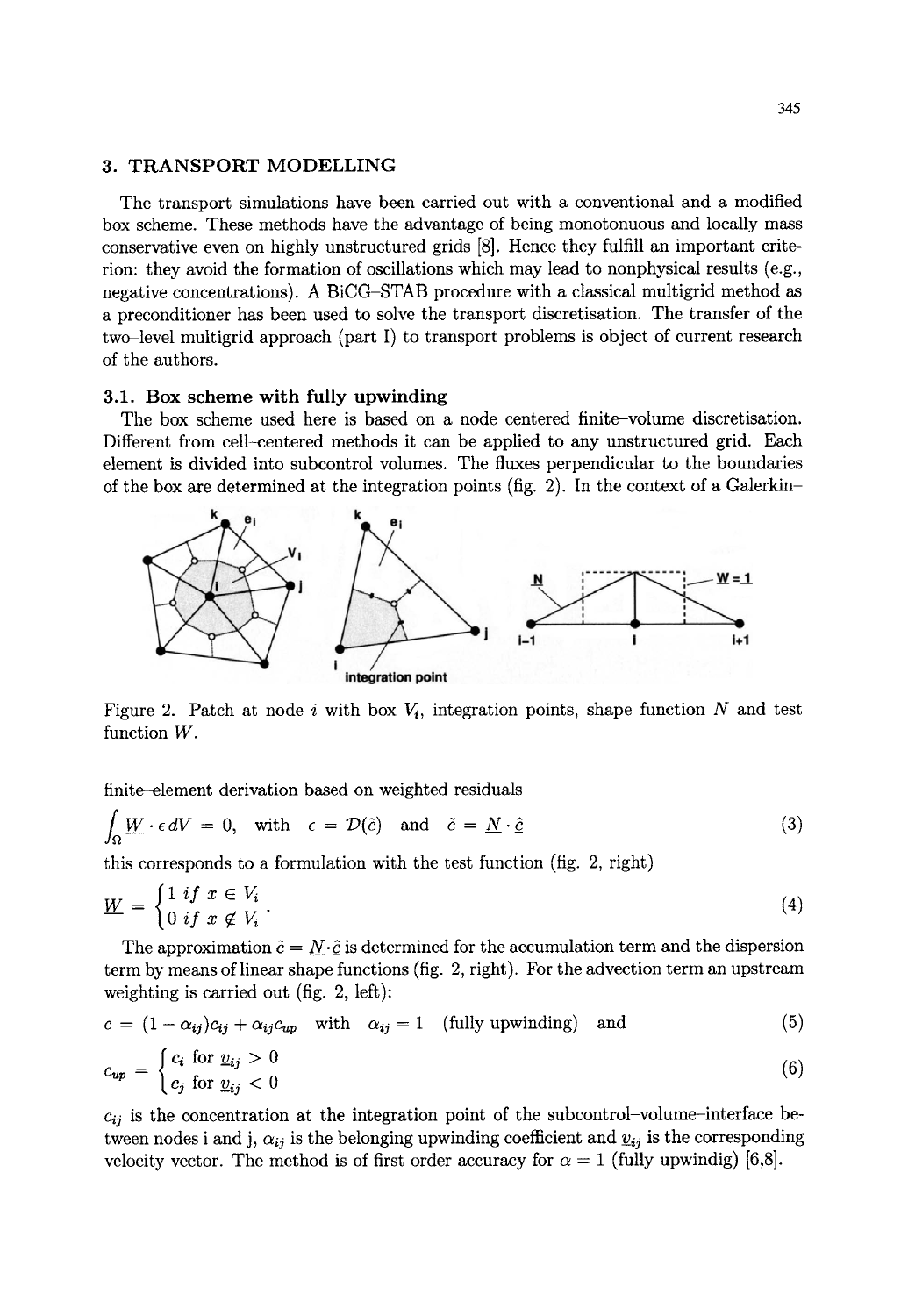## **3.2. Box scheme with streamline orientation**

Fully upwinding along the element edges provides the system with artificial diffusion which stabilises the solution. As the stabilising diffusion is only needed along the streamlines, we want to minimize the crosswind diffusion. Therefore, we project the upwinding coefficient  $\alpha_0$  along the streamline onto the local normal flux across the interface of the subcontrol volumes of the corresponding nodes (fig. 3, right). Upwinding is still carried



Figure 3. Patch at node i with box  $V_i$ . Left: conventional upwinding. Right: projection of  $\alpha_0$  onto  $n_{ii}$ .

out along the element edge:

$$
c = (1 - \alpha_{ij})c_{ij} + \alpha_{ij}c_i \quad \text{for} \quad \underline{v}_{ij} > 0 \tag{7}
$$

Projection of  $\alpha_0$  onto the direction of local flux by means of the normal vector  $n_{ij}$  yields  $\alpha_{ij}$ :

$$
\alpha_{ij} = \alpha_0 \frac{v_{ij}}{|v_{ij}|} n_{ij} \tag{8}
$$

To optimise the amount of artificial diffusion along the streamline, the determination of  $\alpha_0$  is subjected to the local governing physical processes. An overestimation of  $\alpha_0$  leads to a smearing of the front while an underestimation results in oscillations. The derivation of  $\alpha_0$  is not straightforward for multidimensional problems. The approach outlined here is based on a relationship defined by *Noorishad et al.* [9] and depends on the Courantand Peclet-number:

$$
\alpha_0 = \begin{cases}\n0 & \text{for } Cr \cdot Pe \le 2 \\
Cr - 2/Pe \text{ for } Cr \cdot Pe > 2\n\end{cases}
$$
\n(9)

Both Courant- and Peclet-number are computed for the n-dimensional space using velocity and dispersion transformed to local coordinates [3]. *Noorishad et al.* [9] use a Crank-Nicholson-Galerkin method. They reach an order of accuracy of two in space and time in areas of dominating dispersion and an order of two in time and of one in space elsewhere. The scheme implemented here is implicit in time. It reaches an order of accuracy of two in time and of one in space for dominating dispersion and an order of one in space and time elsewhere [8].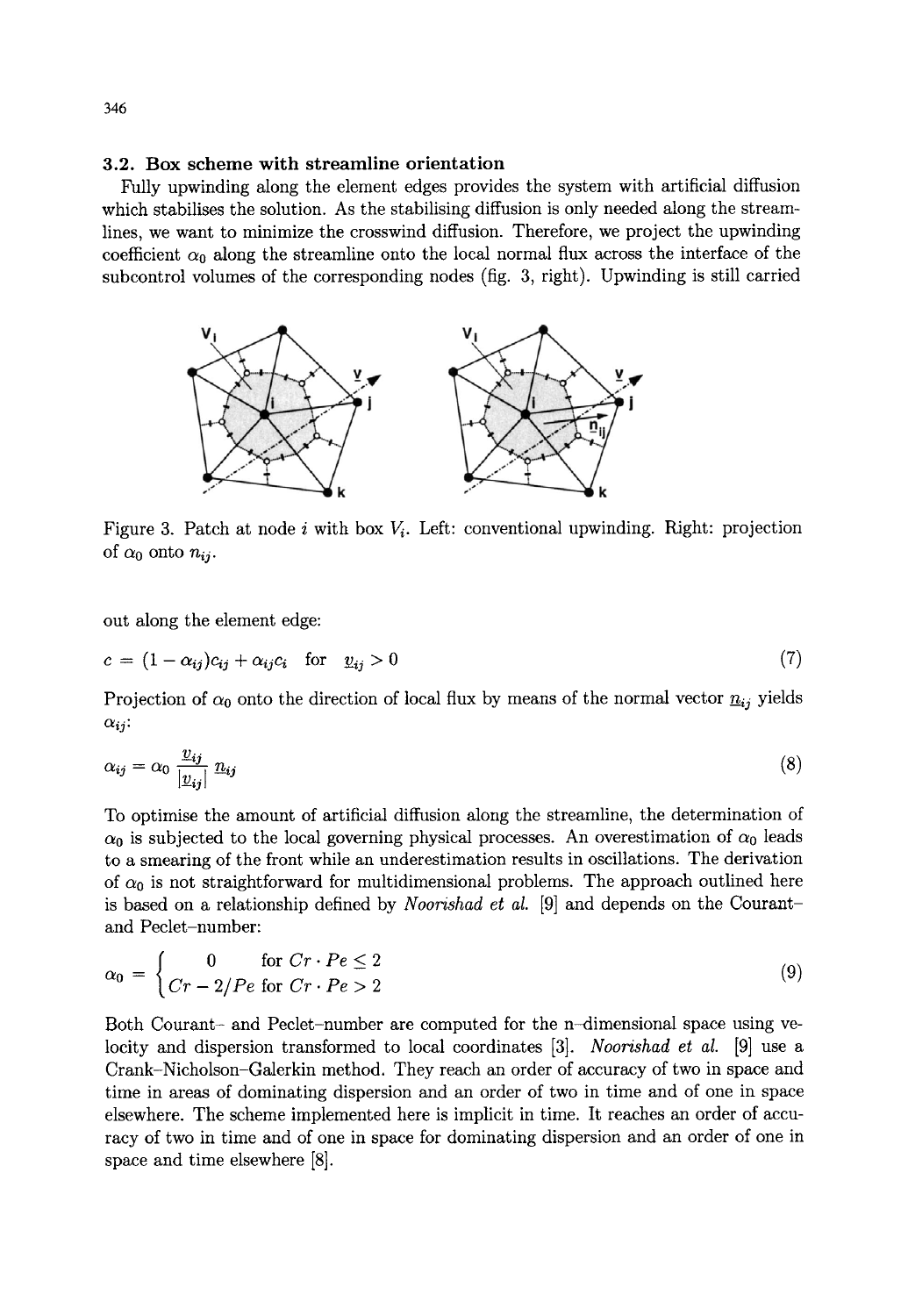#### **4. EXAMPLES**

**The discretisation- and multigrid methods presented in both parts of this paper have been realised within the software system** *MUFTE-UG. UG* **is a software toolbox providing techniques for the numerical solution of partial differential equations [1].** *MUFTE*  **contains numerous discretisation methods and applications concerning single- and multiphase processes [7,2]. For the domain discretisation the mesh generator** *ART* **[4,5] in combination with the module** *FRACMESH* **[8] has been used.** *ART* **produces triangular meshes of high geometric and combinatoric quality for arbitrarily fractured domains.** 

#### **4.1. Comparison of lower- and equidimensional approach**

**The effect of equidimensional modelling on the results of tracer simulation is demonstrated by the following two examples. Domain A is a rather simple one, a homogeneous**  matrix with an almost verticle fracture (fig. 4, left). Fracture width is  $\epsilon = 0.005[m]$ . Lower and upper domain boundaries are no-flow-boundaries, on the left and the right hand side dirichlet conditions are imposed with a pressure difference of  $\Delta p = 100|Pa|$ . **The hydraulic conductivities of fracture and matrix differ by three orders of magnitude.**  Porosity is set to  $n_e = 0.3[-]$  for the fracture and  $n_e = 0.2[-]$  for the matrix. Molecular diffusion is assumed to be  $D_m = 1.0 \cdot 10^{-9} [m^2/s]$ , dispersivities are  $\alpha_l = \alpha_t = 0.01 [m]$ in the matrix and  $\alpha_l = 0.1[m], \alpha_t = 0.001[m]$  in the fracture. Tracer enters the domain across the left hand side boundary for 9960[s] with a concentration of  $1.0[kq/m^3]$ .

**Fig. 4 shows domain A with the coarse grid (left) and the pressure distribution which is very similar for the lower- and equidimensional approach at the pictured scale. Nevertheless, the influence of the 2d-fracture on the tracer distribution is obvious when comparing the results in fig. 5.** 







**Figure 5. Tracer distribution after 24000[s]. Left: 1d-fracture. Right: 2d-fracture.**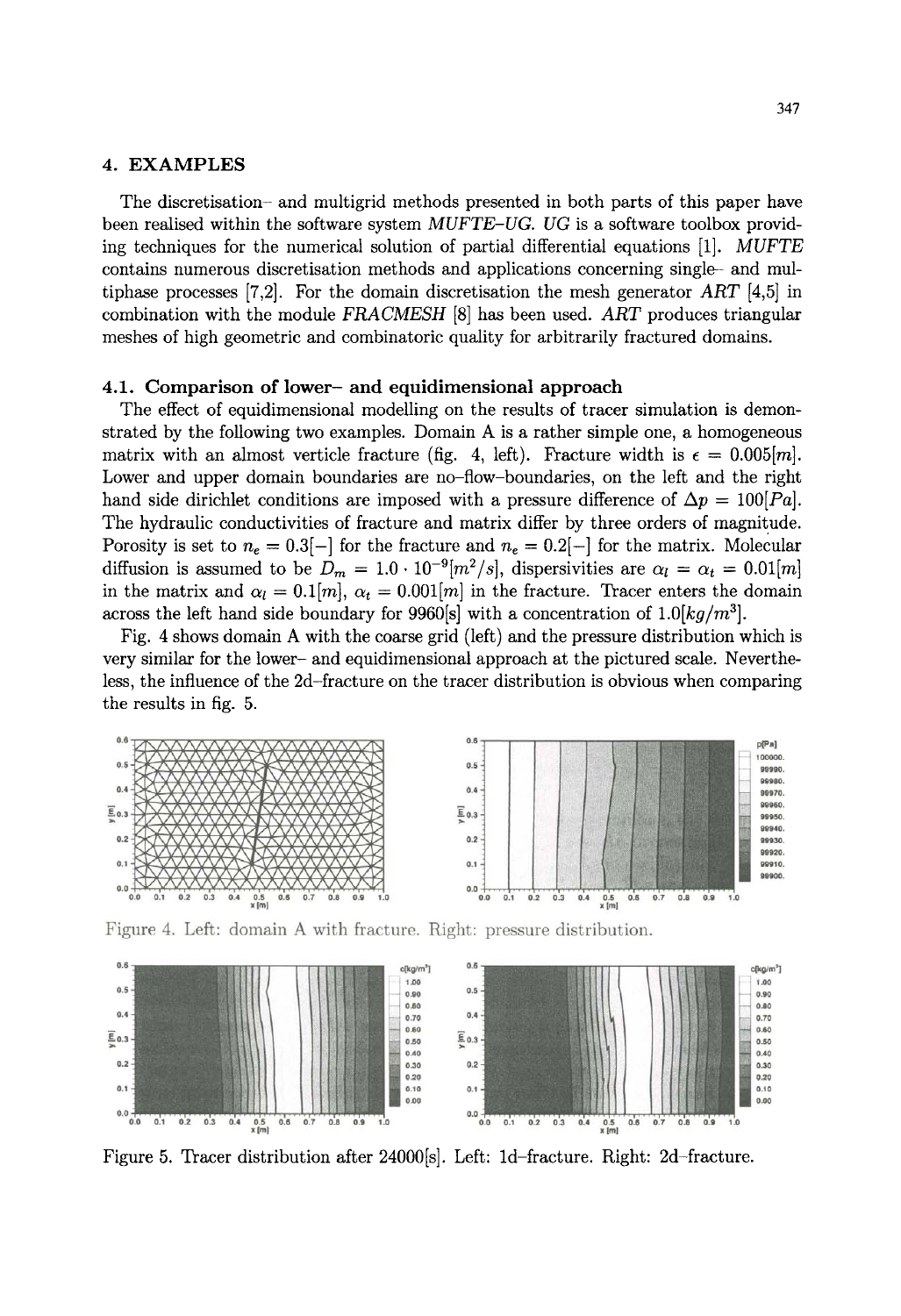**Domain** B is **shown in fig.** 6. A **fracture network is surrounded by a homogeneous matrix. Boundary conditions and material properties are** chosen just as **for domain** A. The fracture width is set to  $\epsilon = 0.01[m]$ . Fig. 6 pictures the fractured domain with **the pressure distribution and the velocity distribution in the uppermost fracture** crossing. **The vector plot indicates that the** flux is **not only moving from the lower left into the lower right fracture of the crossing but that there** is a **certain amount** of mass **driven into**  both the upper fractures of the crossing. This effect cannot be handled with 1d-fractures. **Consequently, much more tracer is moving into the dead end fractures (that is, in the upper fractures of the crossing) when using the equidimensional approach** (fig. 7).



Figure 6. Domain B. Left: fractures, pressure distribution. Right: velocity distribution **in upper fracture** crossing.



Figure 7. Tracer distribution after 10000[s]. Left: 1d-fractures. Right: 2d-fractures.

### **4.2. Comparison of upwinding strategies**

**To demonstrate the influence of the upwinding strategy used for transport modelling,**  fully upwinding (fu) and streamline orientation (so) are both applied to the example of **domain A for different multigrid levels. The fully upwinding scheme has been used up to level 4 (which means, after all, that the coarse grid depicted in fig. 4, left, has been refined four times), the streamline orientation scheme up to level 3. Fig. 8 shows the tracer distribution after 24000[s] for both upwinding strategies applied to level 2. Apparently, with streamline orientation we get a steeper front approximation and a higher peak. This can be expected as most of the domain is matrix, allowing for only small velocities and therefore leaving the box method to second order accuracy. Scanning the tracer profile after 24000[s] and the breakthrough curves from the right hand side domain boundary in fig. 9, it can be seen that the curves not only converge towards a certain value but that using streamline orientation on level 2 leads to a better approximation than fully upwinding on level 4.**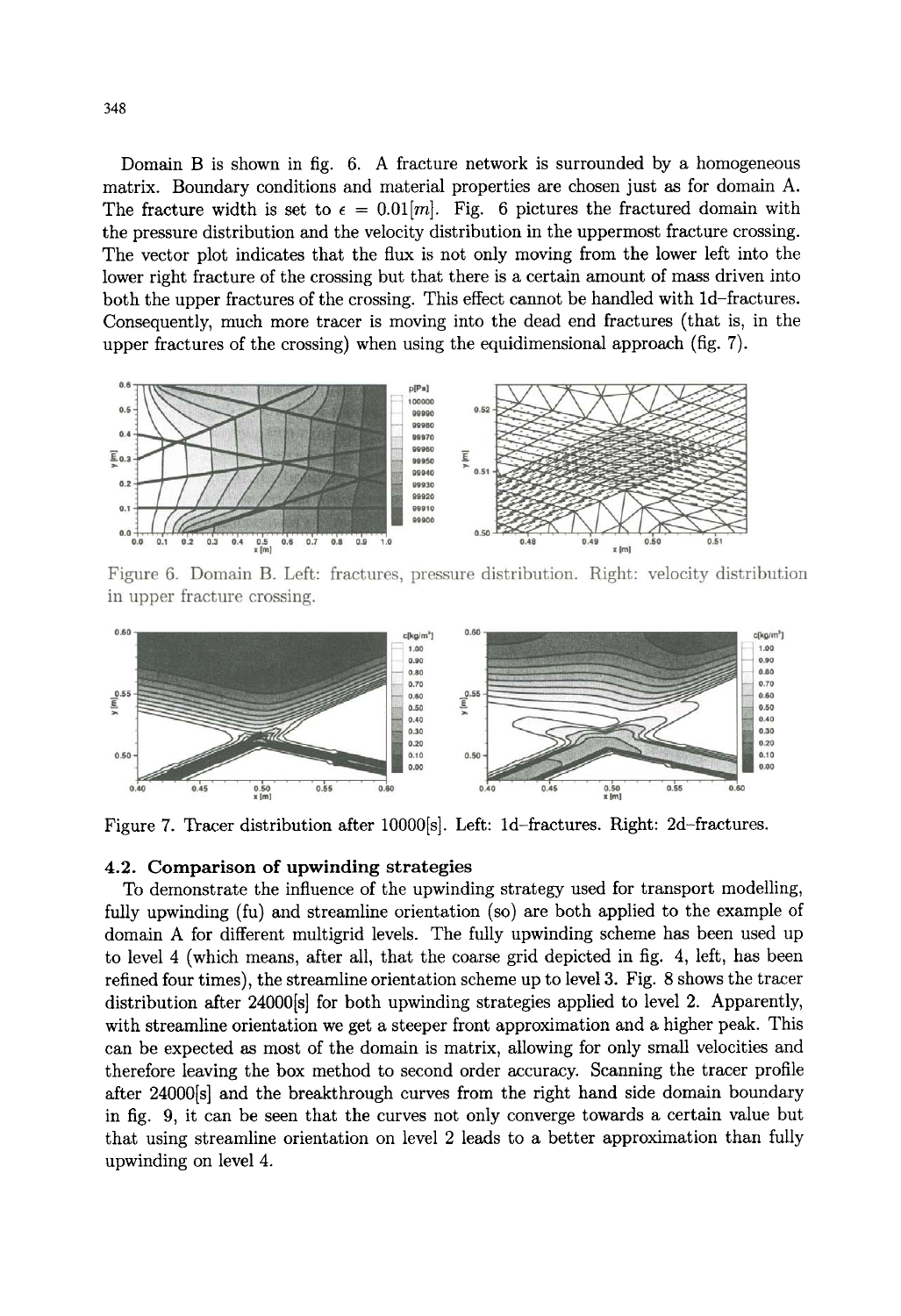

Figure 8. Tracer distribution after 24000<sup>[s]</sup>. Left: fully upwinding (fu). Right: streamline **orientation (so).** 



Figure 9. Left: tracer profile at  $y=0.3$ [m]. Right: breakthrough curves.

#### **4.3. Conventional multigrid and hierarchical decomposition**

**Domain B has been chosen to show the capability of the two-level multigrid approach introduced in part I of this paper. Material coefficients and boundary conditions are as**  before. The fracture width is set to  $\epsilon = 1.0 \cdot 10^{-4}[m]$ . Fig. 10 represents the pressure **distribution computed on grid level 3. It is obvious that the BiCG-STAB using a conventional multigrid method as a preconditioner yields a wrong solution while the problem solved with the two-level multigrid approach remains stable.** 



Figure 10. Pressure distribution. Left: conventional multigrid. Right: hierarchical de**composition.** 

## **5. CONCLUSIONS**

**We have introduced a new numerical concept to describe flow and transport processes in fractured porous media. The equidimensional approach enables flux continuity at the fracture-matrix interface, streamline tracing and a better approximation of the velocity field. This is most important as the velocity is a very sensitive parameter to tracer trans-**